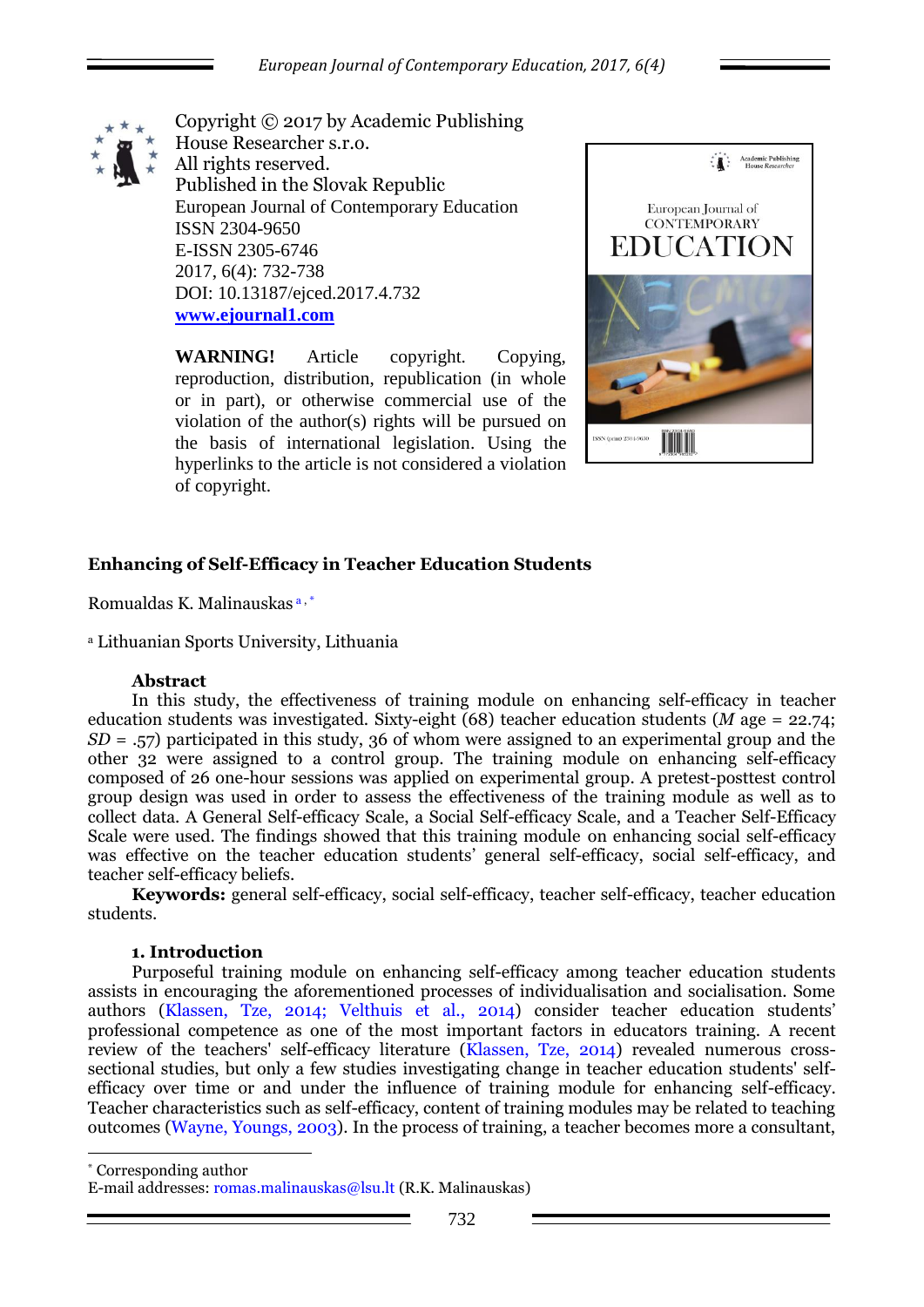however retaining the leading role in an educational system. In such case the role of social psychological training (for instance, training on enhancing self-efficacy) increases even more. The purpose of social psychological (e.g., training on enhancing self-efficacy) in post-modern society is named as formation of human being who would be able to adapt in the surrounding as much as possible and to master social competence (Staut, 2002).

Self-efficacy is defined as one's belief in one's ability to effectively direct one's actions to achieve the set goals and succeed in completing a specific task. Self-efficacy refers to a person's perceived capability, as distinct from functional ability, to perform a particular action or course of action. According to Bandura (1993) self-efficacy beliefs have a major role in changing behaviors, as these beliefs determine the decision making in performing a behavior, the effort spent, and the problems that arise throughout the process. Bandura (1993) pointed out that people with high selfefficacy tend to have greater cognitive resourcefulness, strategic flexibility, and effectiveness in managing their environment, and set motivating goals for themselves.

Self-efficacy is commonly understood to be domain-specific (Schwarzer & Hallum, 2008). That is, one can have more or less firm self-beliefs in different domains or particular situations of functioning. But there is also a general sense of self-efficacy that refers to global confidence in one's coping ability across a wide range of demanding or novel situations (Schwarzer & Hallum, 2008). General self-efficacy aims at a broad and stable sense of personal competence to deal effectively with a variety of stressful situations (Schwarzer, 1992). Teachers with high general self-efficacy choose to perform more challenging tasks (Schmitz & Schwarzer, 2000; Schwarzer & Hallum, 2008).

One aspect of self-efficacy little explored is social self-efficacy (Zullig et al., 2011). Social selfefficacy includes such skills as social boldness, participation in a social group or activity, friendly behaviors, and getting and giving help (Connolly, 1989). Social self-efficacy relates to individuals' ability to overcome social-oriented challenges and barriers (Muris, 2001). In our opinion, it is particularly relevant to investigate this phenomenon in the context of teacher education students' training because teaching is known to have a major role in personality's development.

Teacher self-efficacy is defined as 'the teacher's belief in his or her capability to organise and execute courses of action required to successfully accomplish a specific teaching task in a particular context' (Tschannen-Moran et al., 1998: 233). Teachers with a high level of self-efficacy believe that they can teach difficult students effectively (Baleghizadeh & Shakouri, 2017). Teacher self-efficacy is context specific and this should be considered while judging teachers' self-efficacy (Tschannen-Moran et al., 1998; Tschannen-Moran &Woolfolk-Hoy, 2001).

The number of studies focusing on self-efficacy of students and teachers as well as the aspects of enhancing self-efficacy has been increasing in the last years. The development of research in the said field was mostly influenced by the appearance of studies on the importance of general selfefficacy (Luszczynska et al., 2005), social self-efficacy (Erozkan, 2013), teacher self-efficacy (Schwarzer & Hallum, 2008; Yoon, 2002). Therefore, we consider that research is lacking the analysis of positive results of training module on enhancing self-efficacy even though we succeeded in finding several works of similar type (Moseley et al., 2002; Prieto & Meyers, 1999).

*Study hypothesis* – teacher education students will have more enhanced self-efficacy after training module than before it.

*The aim of this study* was to investigate the effectiveness of training module on enhancing self-efficacy in teacher education students. The following research question guided this study: what are the changes in self-efficacy between students after training module on enhancing self-efficacy?

*The significance of research.* This study is original because the majority of previous studies have focused on general or teacher self-efficacy among teachers, however there is still a lack of publications that would analyze general, social, and teacher self-efficacy in its entirety. Other studies in this topic concentrated only on changes of self-efficacy among teachers or teaching assistants when applying educational program for enhancing social self-efficacy (Moseley et al., 2002; Prieto & Meyers, 1999) but in this study changes of general, social, and teacher self-efficacy when applying training module on enhancing social self-efficacy in teacher education students were analyzed. Therefore, this study provides new knowledge of the enhancing self-efficacy in the field of research.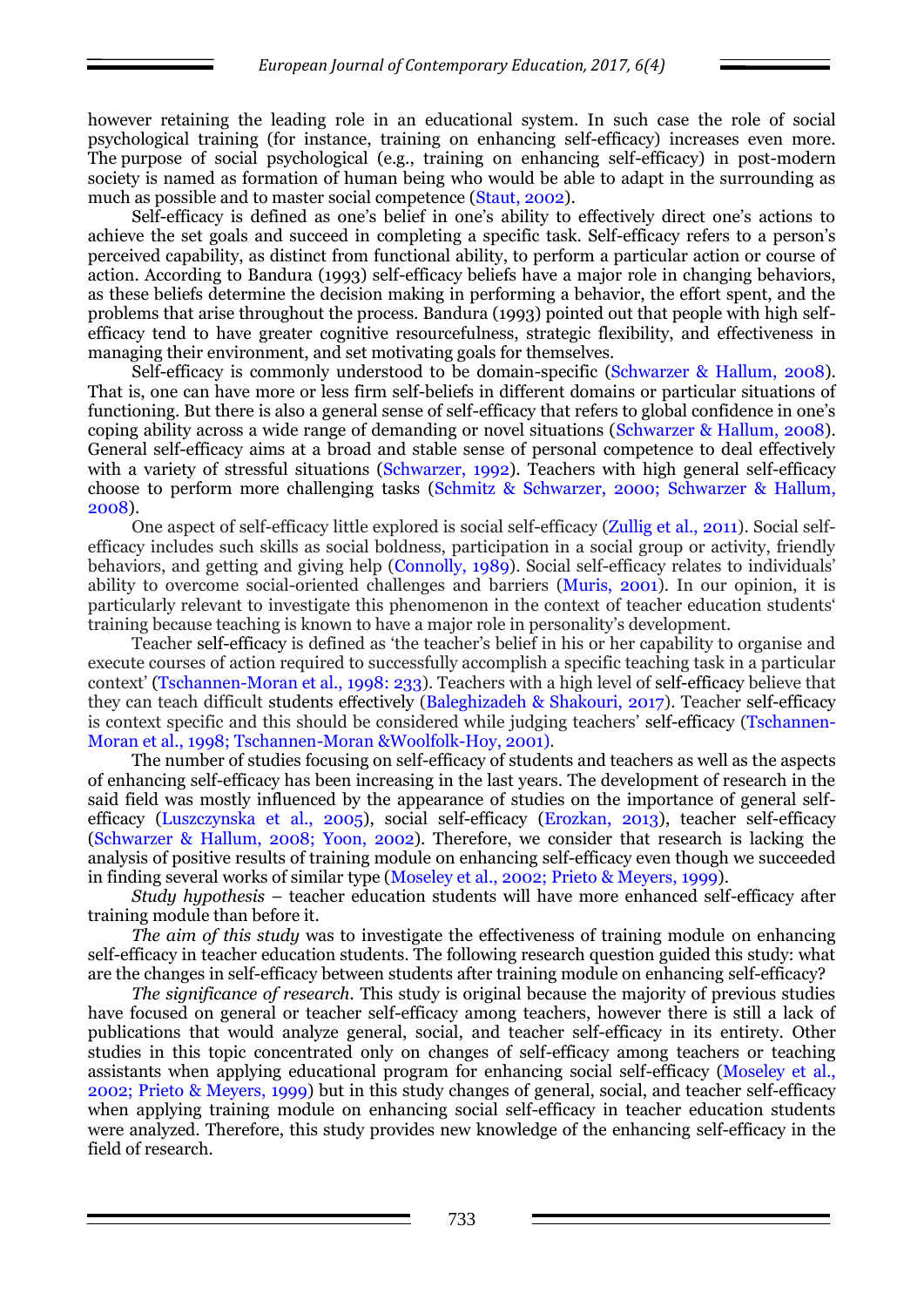#### **2. Research methods**

*Instruments.* The Generalized Self-Efficacy Scale (GSE, Schwarzer & Jerusalem, 1995) is comprised of ten statements. Each of the statements may be graded on a scale from 1 to 4 points. The respondent chooses one of the statements which seems most suitable to him/her (always  $-4$ , sometimes – 3, very rarely – 2, never– 1). The respondent may receive the minimum of 10 points. The maximum possible amount of points equals 40. The general self-efficacy level is considered to be low when the collected points range from 10 to 20, medium in case of 21–30 collected points, and high if the respondent got between 31 and 40 points. High level of self-efficacy is related to a superior mental and physical health, better luck and improved social integration. The scale has positive correlation with self-respect and optimistic attitude and a negative one with personal and situational anxiety, timidity and pessimistic outlook. The internal consistency of the questionnaire was assessed based on the Cronbach's alpha. The high validity and reliability of the scale has been demonstrated in many studies across various research contexts and various populations (Luszczynska et al., 2005). The value of the Cronbach's alpha coefficient for this sample was 0.74.

Social Self-efficacy Subscale (SSES). We measured social self-efficacy using six-items from the scale developed by Sherer *et al.* (1982), to evaluate the belief of individuals in their own social competence. The *SSES* items are rated on a 5-point Likert type scale ranging from 1 (*strongly disagree*) to 5 (*strongly agree*). A high score for the subscale indicates strong social self-efficacy**.** In Sherer *et al*. (1982), *SSES*' coefficient alpha was .71. The Lithuanian version of the *SSES* shows internal consistency value .82 and a test-retest reliability coefficient of .84 for the present sample (Malinauskas, Brusokas, 2013). The value of the Cronbach's alpha coefficient for this sample was 0.77.

Teacher Self-Efficacy. For measuring the beliefs that students have on the control of their own teaching skills, the Teacher Self-Efficacy Questionnaire (TSEQ, Schwarzer, Schmitz & Daytner, 1999). The scale is comprised of 10 items that evaluate one's perceived major teaching skills on four dimensions: accomplishing professional tasks, developing skills on the job, social interaction with students, parents and colleagues and the stress versus coping mechanisms associated with teaching. The items are personal, using the word "I" and the concept I "be able to." good fit to teacher education students. The authors of the scale focused on difficult tasks, reasoning along with Bandura's theory that to ask about easy tasks would not be getting at self-efficacy. The answers are scored on a 4-point Likert scale  $(1 - not at all true, 2 - barely true, 3 - moderately true, 4 - exactly)$ true), the TSEQ having a .76 test-retest fidelity and a Cronbach's alpha ranging from .76 to .82 (Schwarzer et al., 1999). The value of the Cronbach's alpha coefficient for this sample was 0.73.

*Research Design and Procedure***.** In the research, pretest-posttest control group quasiexperimental design was used. Such design was chosen because true experimental design can encumber educational activities due to the random selection into groups. Quasi-experimental designs in which random selection is not required are frequently used designs in educational researches and guidance and psychological counseling studies (Sağkal et al., 2012). Since in this study, the assignment of students who have chosen free chosen module for enhancing self-efficacy to new groups is not possible, a quasi-experimental design was used. Training module for enhancing social self-efficacy composed of sixty four 26-one-hour sessions (two sessions per week) was applied on experimental group. On the other hand, control group has not been provided any treatment.

*Statistical Analysis.* Research data were statistically processed using *SPSS 22.0* (*Statistical Package for Social Sciences*). Descriptive statistics, namely means, standard deviations, were calculated. Skewness (the symmetry of a distribution) and kurtosis (the homogeneity of a distribution) coefficients were calculated to assess univariate normality because Student *t* test requires normally distributed data. Skewness and kurtosis coefficients between +1 and -1 indicated that data were normally distributed. We calculated the reliability of each dimension given by the index of Cronbach's alpha internal consistence. A preliminary analysis used the Student *t* test for independent samples, comparing the experimental group with the control group with the aim of checking whether the two groups were homogeneous. Then, the Student *t* test for dependent samples, comparing the experimental group before experiment and after it and the control group before experiment and after it, was used in order to analyse the effects of the training module. Considering the recommendation of Arnau and Bond (2008), repeated measures (RM) multivariate analysis of variance  $(2 \times 2 \text{ (Group } \times \text{Time}) \text{MANOVA})$  was used in order to analyse the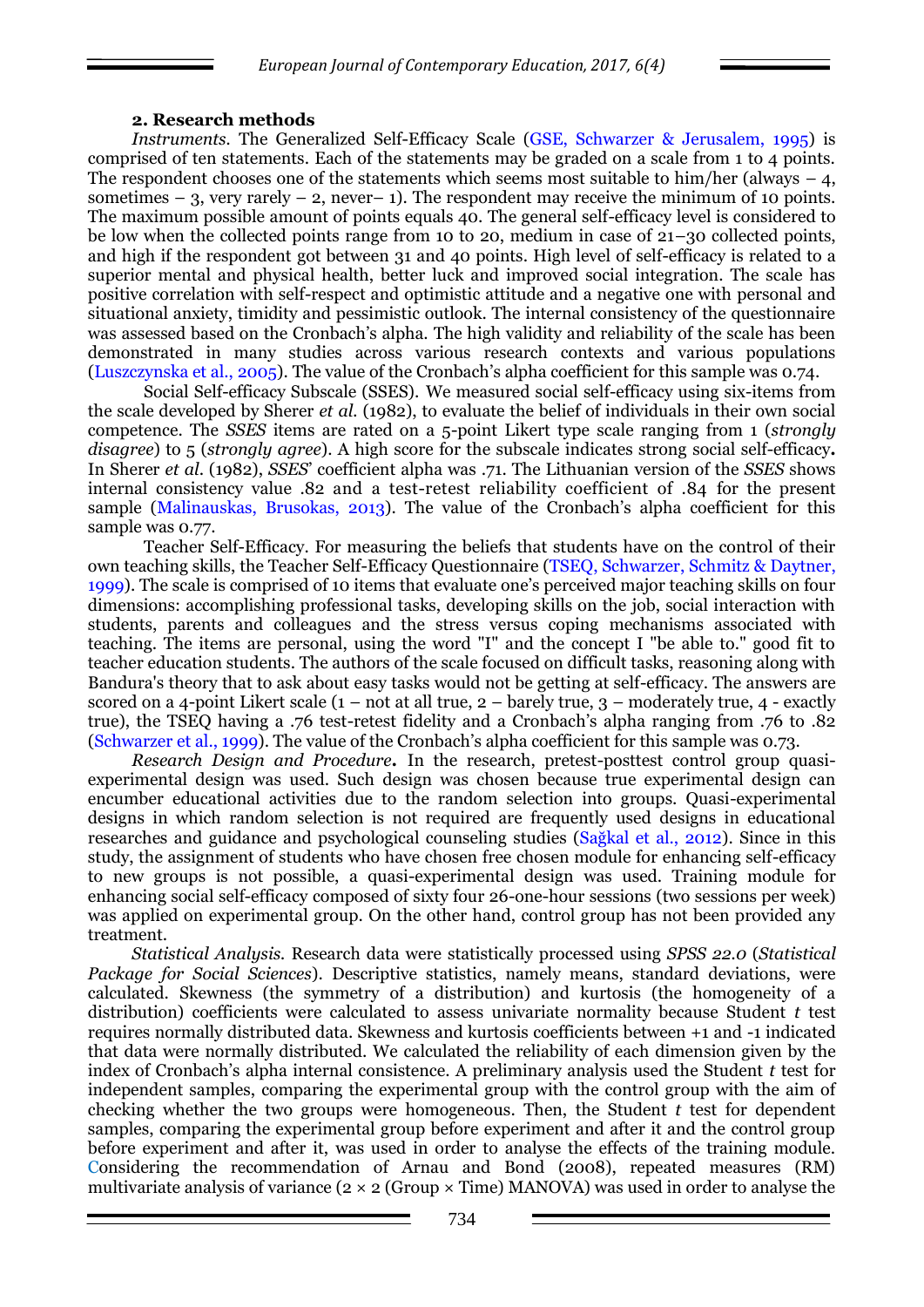effects of the educational program. Wilks's lambda was used to evaluate all multivariate effects; the significance level was set at .05. Effect sizes for *F*-statistics were expressed as partial eta-squared ( $\eta_{p}$ <sup>2</sup>). According to Tabachnick and Fidell (2007) effect size based on  $\eta_{p}$ <sup>2</sup> = .01 corresponds to a small effect,  $\eta_p^2$  = .09 corresponds to a medium effect, and  $\eta_p^2$  = .25 represents a large effect.

*Sample and Procedure.* Participants were 68 teacher education students (*M* age = 22.74; *SD*  = .57) participated in this study, 36 of whom were assigned to an experimental group (they have chosen module on enhancing and the other 32 were assigned to a control group). There were no significant differences between the experimental and the control groups by age (*p* > .05) and gender (*p* > .05). Both tested groups consisted of students attending Lithuanian Sports University. Table 1 shows the training module on enhancing social self-efficacy in teacher education students.

| N <sup>o</sup> . | Enhanced self-        | Training sessions                     | Descriptions of training sessions                                                                                                                                                     |  |  |
|------------------|-----------------------|---------------------------------------|---------------------------------------------------------------------------------------------------------------------------------------------------------------------------------------|--|--|
|                  | efficacy dimensions   |                                       |                                                                                                                                                                                       |  |  |
| 1.               | General self-efficacy | Emotional<br>Communication            | Students are encouraged to use<br>relationship-building communication<br>skills (e.g., active listening); helping to<br>other students identify and<br>appropriately express emotions |  |  |
| 2.               | Social self-efficacy  | <b>Promoting Social Skills</b>        | Group members will attempt to share<br>and cooperate, use good manners, and<br>get along with peers                                                                                   |  |  |
| 3.               | Teacher self-efficacy | Discipline and Behavior<br>Management | Students are encouraged to give clear<br>developmentally-appropriate<br>and<br>directions; setting limits and rules;<br>stating behavioral expectations and<br>consequences           |  |  |

**Тable 1**. Content of training module on enhancing self-efficacy for teacher education students

The followed stages of training were used on enhancing self-efficacy for teacher education students: 1) *presentation of a skill*; 2) *practice*; 3) *feedback*; 4) *reinforcement of a skill*.

*Presentation of a skill* – during this stage of training educator provides examples of educated social skills.

*Practice* – once students acquire a new skill, they need to be able to use the skill proficiently or fluently. The educator provides multiple opportunities for them to practice and master this skill, as well as prompt students to use their new skills in new situations.

*Feedback* – it is providing information about how successful a student was applying a new skill in a simulated situation, emphasizing how much his/her behaviour coincided with the model's behaviour. In this stage of training it is particularly important to provide positive social incentive – evaluation, praise.

*Reinforcement of a skill* – when students apply their new skills to new situations, people, activities, and settings they demonstrate generalized use of these skills. For instance, student might train a new skill during training session and then generalize that skill by using it at different setting.

Several methods have been used to enhance teacher education students' self-efficacy: *demonstration, social role performance, case analysis of the situation, small groups, and group discussions*.

#### **3. Results**

Student's *t* test for independent samples showed that the experimental and the control group before the training module did not differ significantly in general self-efficacy ( $t$  (66) = -1.38;  $p =$ .17), social self-efficacy (*t* (66) = -1.89; *p* = .06), and teacher self-efficacy (*t* (66) = -1.88; *p* = .07).

Overall RM MANOVA results showed significant effect of the training module on enhancing self-efficacy in teacher education students, i.e. the influence of group by time interaction was significant (Wilks Lambda = .85;  $F(3,64) = 3.76$ ;  $p = .015$ ;  $\eta_p^2 = .15$ ).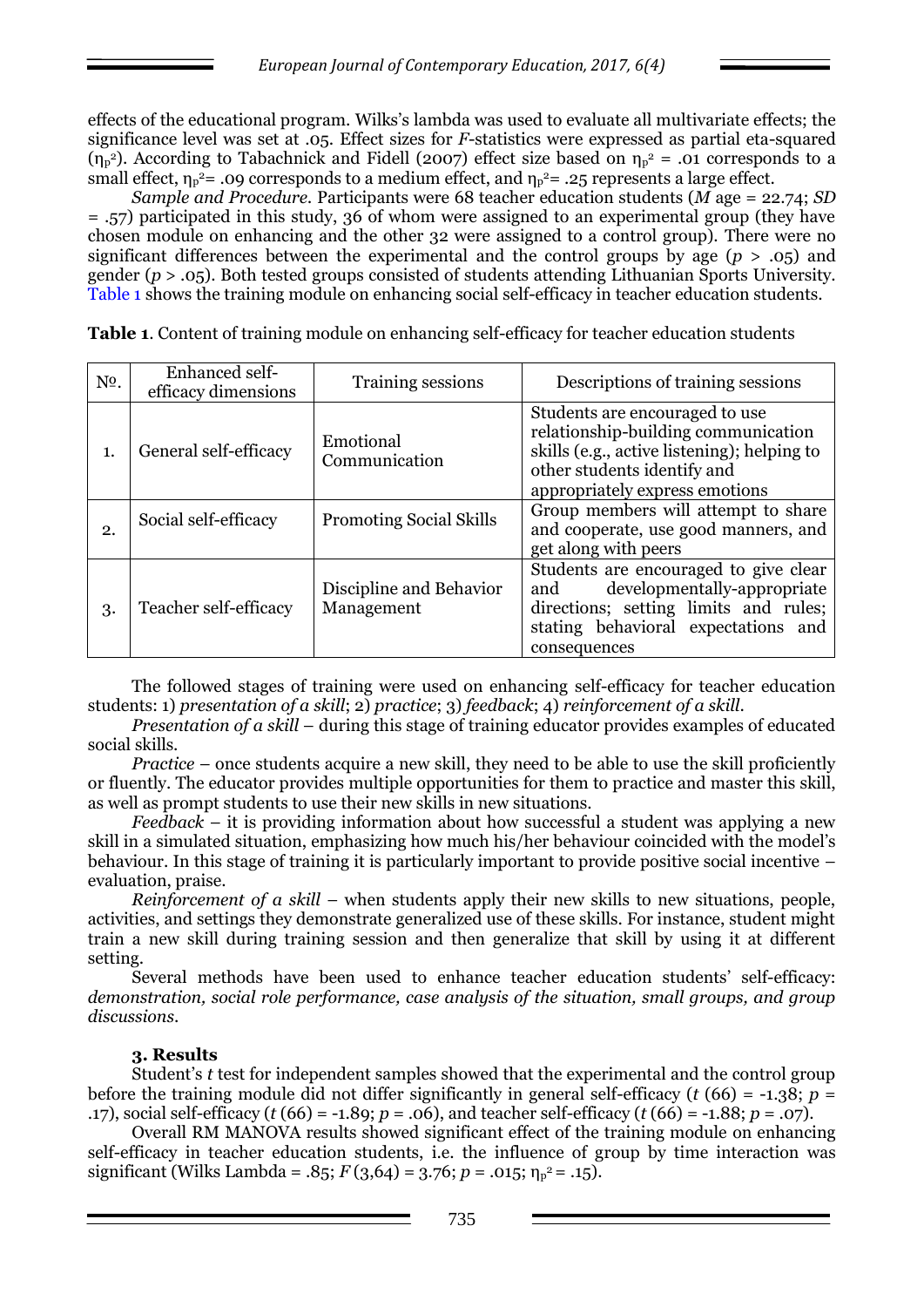Univariate tests of RM MANOVA confirmed effects of the training module on enhancing selfefficacy. After the end of the training module experimental group students demonstrated statistically significant improvement of general self-efficacy  $(F(1,66) = 6.49; p < .05; \eta_p^2 = .09)$ , of social self-efficacy  $(F(1,66) = 6.74; p < .05; \eta_p^2 = .09)$ , and teacher self-efficacy  $(F(1,66) = 9.25; p <$ .01;  $\eta_p^2$  = .12). All of these significant changes demonstrate the impact of the training module on enhancing self-efficacy in teacher education students. The results are summarised in Table 2.

| Self-efficacy                                                                                            | Experimental group          |                     | Control group        |                     | Univariate tests of RM<br><b>MANOVA</b><br>$Group \times Time$ |                  |              |
|----------------------------------------------------------------------------------------------------------|-----------------------------|---------------------|----------------------|---------------------|----------------------------------------------------------------|------------------|--------------|
|                                                                                                          | <b>Before</b><br>experiment | After<br>experiment | Before<br>experiment | After<br>experiment | $\overline{F}$                                                 | $\boldsymbol{p}$ | $\eta_p{}^2$ |
| General self-<br>efficacy                                                                                | $3.35 \pm 0.21$             | $3.56 \pm 0.15$     | $3.45 \pm 0.36$      | $3.39 \pm 0.25$     | 6.49                                                           | .013             | .09          |
| Social self-<br>efficacy                                                                                 | $3.31 \pm 0.27$             | $3.55 \pm 0.19$     | $3.46 \pm 0.38$      | $3.40 \pm 0.30$     | 6.74                                                           | .012             | .09          |
| Teacher self-<br>efficacy<br>Notes $(M + SD)$ – mean and standard deviation: $n_{\rm e}^2$ – effect size | $3.33 \pm 0.25$             | $3.56 \pm 0.21$     | $3.46 \pm 0.35$      | $3.36 \pm 0.33$     | 9.25                                                           | .003             | .12          |

**Table 2.** Self-efficacy dimensions among teacher education students (M±SD)

**mean and standard deviation; η<sub>p</sub>** <sup>2</sup> – effect size.

Analysis of the results of experimental and control groups after the experiment showed statistically significant improvement of general self-efficacy  $((t(66) = 3.48, p < .01,$  Cohen's *d* = .82), social self-efficacy (*(t*(66) = 2.59, *p* < .05, Cohen's *d* = .60), and teacher self-efficacy (*(t*(66)  $= 3.14, p < .01$ , Cohen's  $d = .72$ ) in the experimental group.

#### **4. Discussion**

The purpose of the present study was to investigate the effectiveness of training module on enhancing self-efficacy in teacher education students. The main factor determining the validity of the present research was that during an initial research conducted before the experiment, the experimental group and the control group were not statistically different according to the selfefficacy indicators. The present study supported the effectiveness of training module on enhancing self-efficacy.

Analyses indicated that the training module was effective in changing self-efficacy dimensions (general self-efficacy, social self-efficacy, and teacher self-efficacy) of the experimental group of participants. The effect sizes for most observed differences due to treatment were in the medium range from  $\eta_p^2$  = .09 to  $\eta_p^2$  = .12. It was established that all self-efficacy indicators in the experimental group after the enhancement of self-efficacy were higher in comparison with those of the experimental group before the educational experiment.

The hypothesis, that teacher education students' self-efficacy is significantly higher after training module than before it, was supported by the results of this study. This finding also was consistent with previous research that identified that educational programs have positive effect on improvement of self-efficacy (Chao et al., 2016; Mishal, 2016), where also a medium effect size was recorded. The present research data may be explained by the self-efficacy theory (Bandura, 1993), which emphasises that methods for enhancing (building, maintaining, regaining) social selfefficacy based on the information from the four major self-efficacy sources (i.e., mastery experiences, vicarious learning, verbal persuasion, and psychological arousal). The results of the present study add to the argument of Pinar and Sucuoglu (2013), those who indicated that the most effective teaching techniques are modeling, rehearsing, and rewarding, and among these techniques, modeling is the most important. It can be explained by the argument that with modeling, teaching education students not only observe the correct/appropriate skills, but that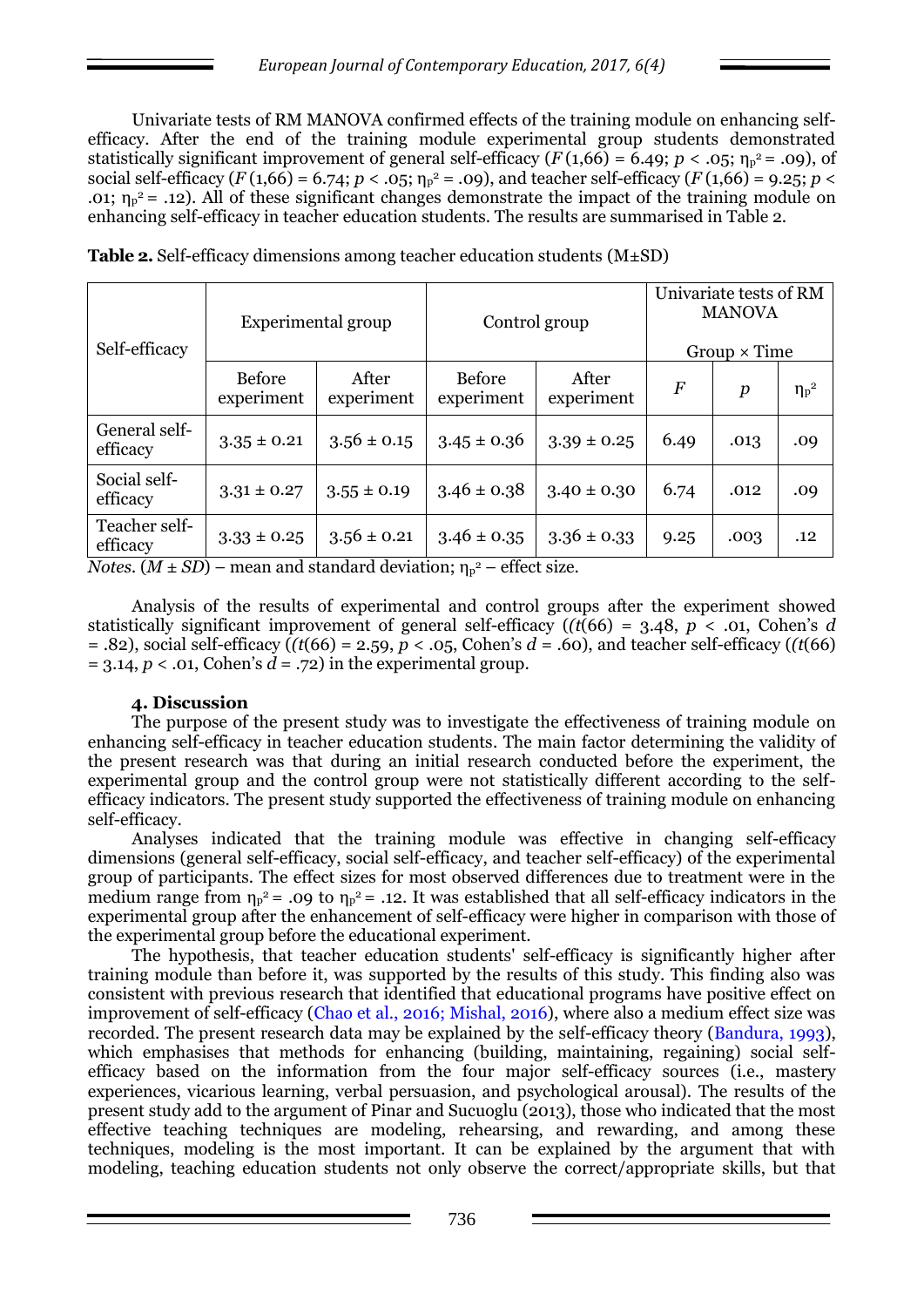they also have the opportunity to implement the desired behavior without fear of being excluded and making mistakes.

In conclusion, our finding that teaching education students of the experimental group after training module had improved self-efficacy more than the same students before experiment might be explained by Thompson and Schlehofer (2011). They stated that people have a sense of perceived controllability when they believe that, in general, personal action controls outcomes and they personally have the skills to enact those actions (self-efficacy).

Our results limited to teaching education students. This analysis did not cover students of other study programs, and as a result, the conclusions cover only the changes in self-efficacy before training module on enhancing social self-efficacy and after it in teaching education students. The present study indicates that further researches are necessary to reveal how long after the training module teaching education students have to preserve self-efficacy beliefs improved during the training module.

### **5. Conclusion**

Statistical analyses revealed that training module on enhancing social self-efficacy was effective on the teacher education students' general self-efficacy, social self-efficacy, and teacher self-efficacy beliefs.

### **References**

Arnau, Bono, 2008 – Arnau, J., Bono, R. (2008). Longitudinal studies. Design and analysis models. *Escritos de Psicologia*, *2*, 32–41.

Bandura, 1993 – *Bandura, A.* (1993). Perceived self-efficacy in cognitive development and functioning. *Educational Psychologist, 28*, 117–148.

Baleghizadeh, Shakouri, 2017 – *Baleghizadeh, S., Shakouri, M*. (2017). Investigating the relationship between teaching styles and teacher self-efficacy among some Iranian ESP university instructors. *Innovations in Education and Teaching International*, *54*(4), 394–402.

Chao et al., 2016 – *Chao, C. N. G., Forlin, C., Ho, F. C.* (2016). Improving teaching selfefficacy for teachers in inclusive classrooms in Hong Kong*. International Journal of Inclusive Education*, *20*(11), 1142–1154.

Connolly, 1989 – *Connolly, J.* (1989). Social self-efficacy in adolescence: Relations with selfconcept, social adjustment, and mental health. *Canadian Journal of Behavioural Science, 21*, 258– 269.

Erkozan, 2013 – *Erkozan, A.* (2013). The Effect of Communication Skills and Interpersonal Problem Solving Skills on Social Self-Efficacy. *Educational Sciences: Theory & Practice*, *13* (2), 739–745.

Klassen, Tze, 2014 – *Klassen, R. M., Tze, V. M.* (2014). Teachers' self-efficacy, personality, and teaching effectiveness: A meta-analysis. *Educational Research Review*, *12*, 59-76.

Luszczynska et al., 2005 – *Luszczynska, A., Gutiérrez*‐*Doña, B., & Schwarzer, R.* (2005). General self‐efficacy in various domains of human functioning: Evidence from five countries. *International Journal of Psychology*, *40*(2), 80–89.

Luszczynska et al., 2005 – *Luszczynska, A., Scholz, U., Schwarzer, R.* (2005). The general self-efficacy scale: Multicultural validation studies. *The Journal of Psychology*, *139*(5), 439–457.

Mishal, 2016 – *Mishal, A. H.* (2016). Effectiveness of life skill training of 'Training programme' on self-efficacy of teacher trainees at B. Ed. Level – a pilot study. *International Education and Research Journal*, *2*(12), 120–122.

Malinauskas, Brusokas, 2013 – *Malinauskas, R., Brusokas, A.* (2013). Indicators of general and physical self-efficacy among representatives of youth basketball. *Theory and Practice of Physical Culture, 3,* 27–29.

Moseley et al., 2002 – *Moseley, C., Reinke, K., Bookout, V.* (2002). The effect of teaching outdoor environmental education on preservice teachers' attitudes toward self-efficacy and outcome expectancy. *The Journal of Environmental Education*, *34*(1), 9–15.

Muris, 2001 – *Muris, P.* (2001). A brief questionnaire for measuring self-efficacy in youth. *Journal of Psychopathology and Behavioral Assessment*, *23,* 145–149.